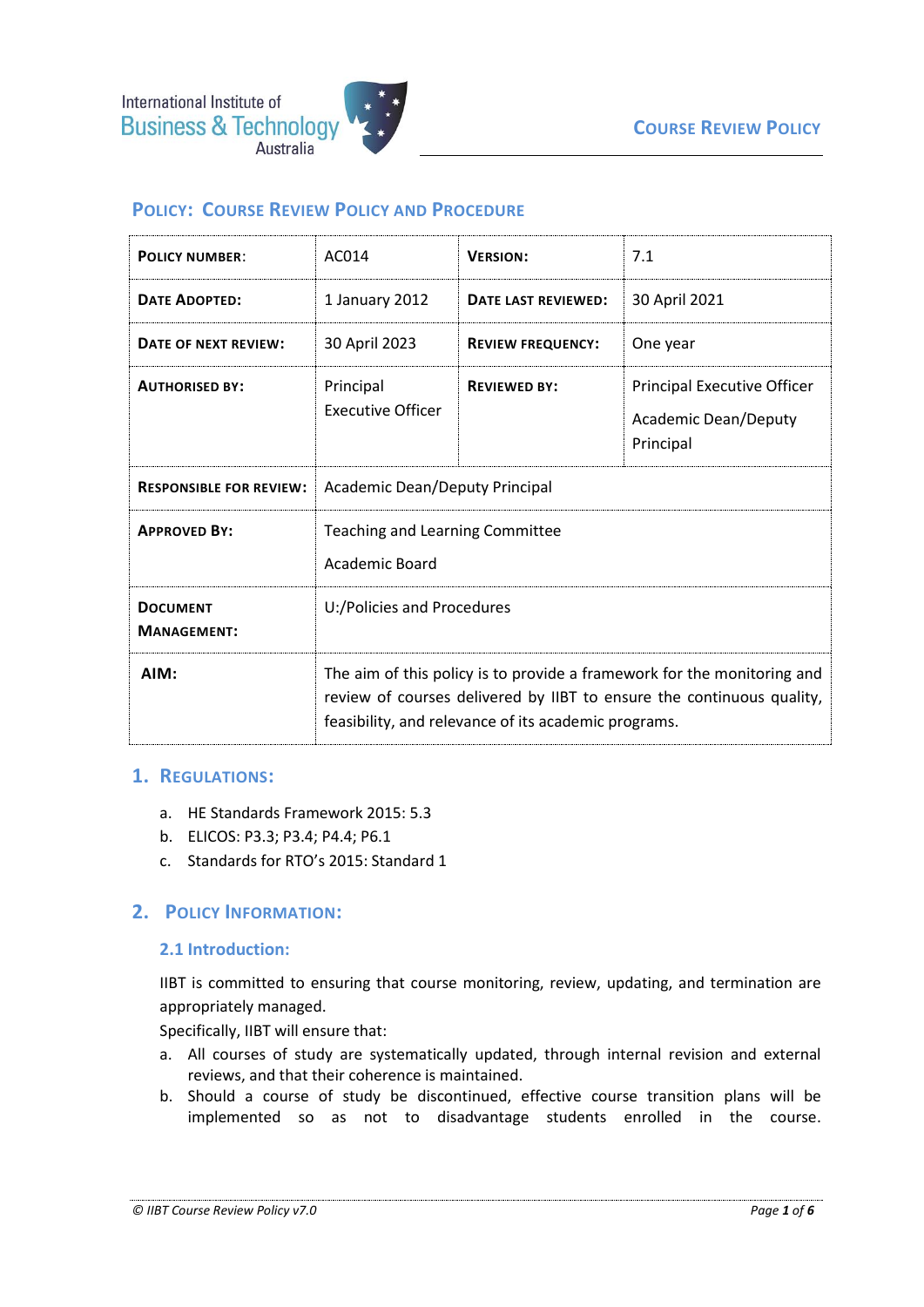

## **2.2 Policy Scope:**

This policy applies to all aspects of higher education, vocational education, and training and ELICOS courses to:

- a. Ensure that effective systems are in place to undertake systematic course review and to enable the appropriate management, implementation, assessment, and action necessary to address the findings of course/unit reviews; and
- b. Support the Institute in meeting the objectives coming out of the Teaching and Learning Plan and respective Policies.

### **2.3 Definitions:**

- a. **Academic Governance**: Refers to the committee structure that is responsible for IIBT's academic systems. It includes the IIBT Academic Board, IIBT Board of Examiners, IIBT Consultative Committees, IIBT Teaching and Learning Committee.
- b. **Course**: A formal program of education and/or training which may be made up of study components known as Units.
- c. **Major Change**: refers to 50% or more change in a unit or course (*TEQSA Material Change Notification Policy 3.5*).
- d. **Minor Change**: refers to less than 50% change in a unit or course (*TEQSA Material Change Notification Policy 3.5*).
- e. **IIBT Academic Board**: Academic governing body established to assure academic quality standards, advise on academic policy, teaching and learning plans, academic standards, and academic outcomes. The Academic Board also endorses new course curriculum and major course changes.
- f. **IIBT Board of Examiners:** Oversees the approval processes for final grades and other assessment activities.
- g. **IIBT Teaching and Learning Committee:** The Teaching and Learning Committee has the responsibility for advising the Academic Board on the Institute's strategic directions, priorities, policies, and quality assurance processes that contribute to IIBT's teaching and learning outcomes, including student appeals, and reviewing possible students at Risk in line with the Student at Risk Policy. It provides advice to the Academic Board on policies and operations relating to assessments set-up, conduct and appeals.
- h. **Evidence:** Minutes of meetings.

### **3. PROCEDURES:**

- **3.1 Higher Education:**
	- *1. Identifying the need for a Targeted Course Review:*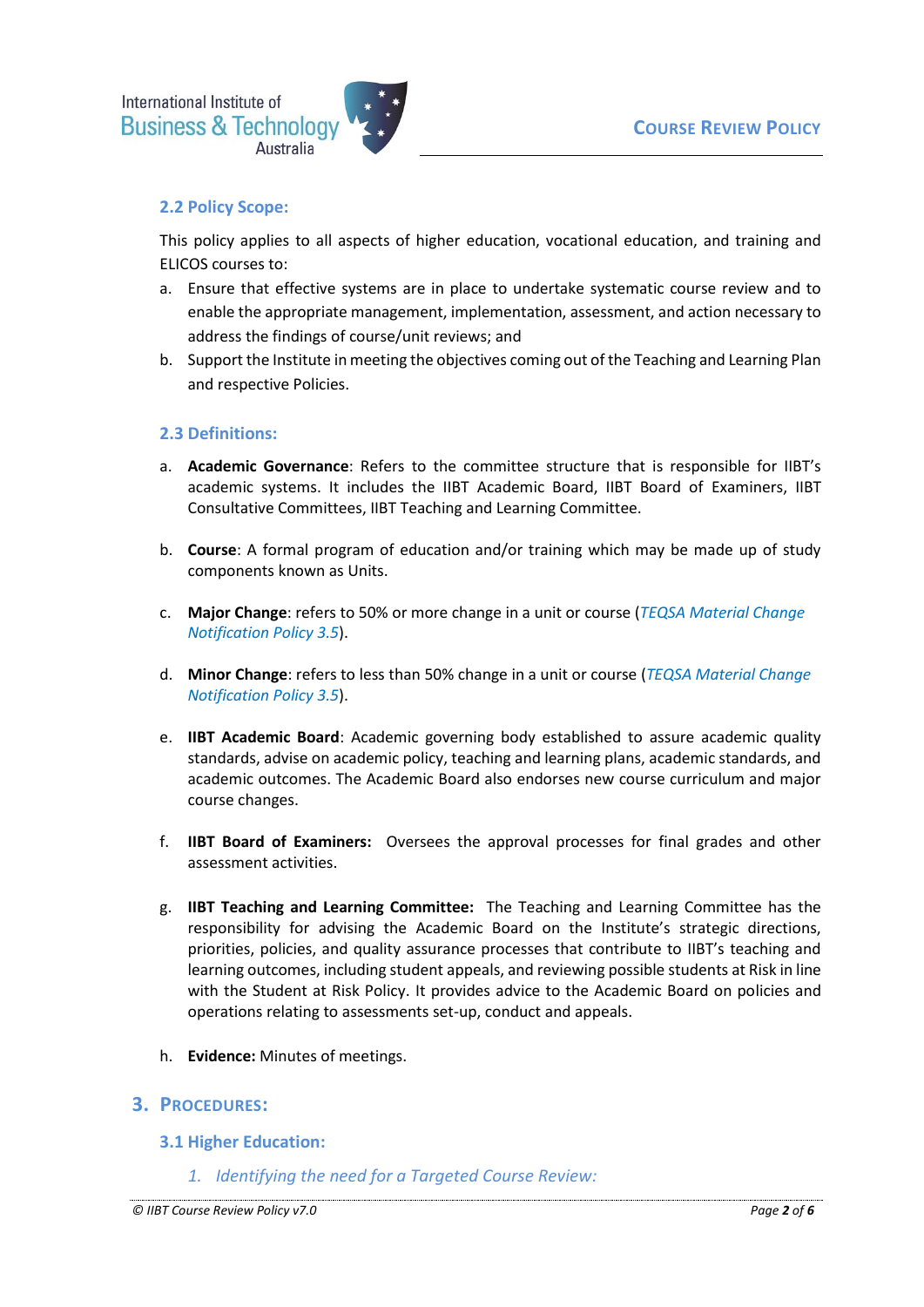

The Teaching and Learning Committee will undertake and prepare an Annual Course Evaluation Report for the Academic Board by September of the following year. This report will take account of the following:

- a. The identification of risk, strategic need/opportunity for course review.
- b. Evaluation of course units and course majors (as/when majors are approved by TEQSA).
- c. Major organizational or external environmental change posing risks or creating opportunities.
- d. As audit is required.

Any element of a course may be identified for review, but most commonly, the review would focus on:

- a. Unit/s of study within a course/s.
- b. Major/s within a course/s.
- c. An entire course offering.
- d. Alignment with the Australian Qualifications Framework (AQF).
- e. Other selected aspects of a course offering, as highlighted via the annual evaluation of courses.
- f. Change of regulatory conditions.

All course reviews are approved by the Academic Board based on recommendations from one of its sub-committees:

## *2. Commissioning Targeted Course Reviews and Review Approvals:*

A unit Co-coordinator or the Academic Dean/Deputy Principal or other appropriate position may request a review of a course, or particular unit / elements of a course, and recommend a review to the Teaching and Learning Committee. This can include recommendations for review of methodology, pedagogy, timeline and / or expected outcomes.

This Committee will either:

- a. Endorse the recommendation and forward to Academic Board for approval; or
- b. Amend and/or return the recommendation to the unit driver with written instructions for amendment and subsequent re-submission, or
- c. Declines the proposal and (i) informs the Academic Dean, and (ii) Academic Board in writing to seek approval of its decision.

Where the Teaching and Learning Committee identifies the need for a targeted course review, the Committee will report to the Academic Board before commissioning the review. This will include details of the review methodology, timeline, and expected outcomes. At the recommendation of its sub-committee, the Academic Board will:

- a. Approve the proposed course review proposal in writing or
- b. Amend and/or return the course review proposal to the proposer/s with written instructions for amendment and subsequent re-submission.

### *3. Course Review:*

After a course has been delivered, in the first instance and for its intended duration, it will fit into the normal course review timeframe as outlined in these procedures.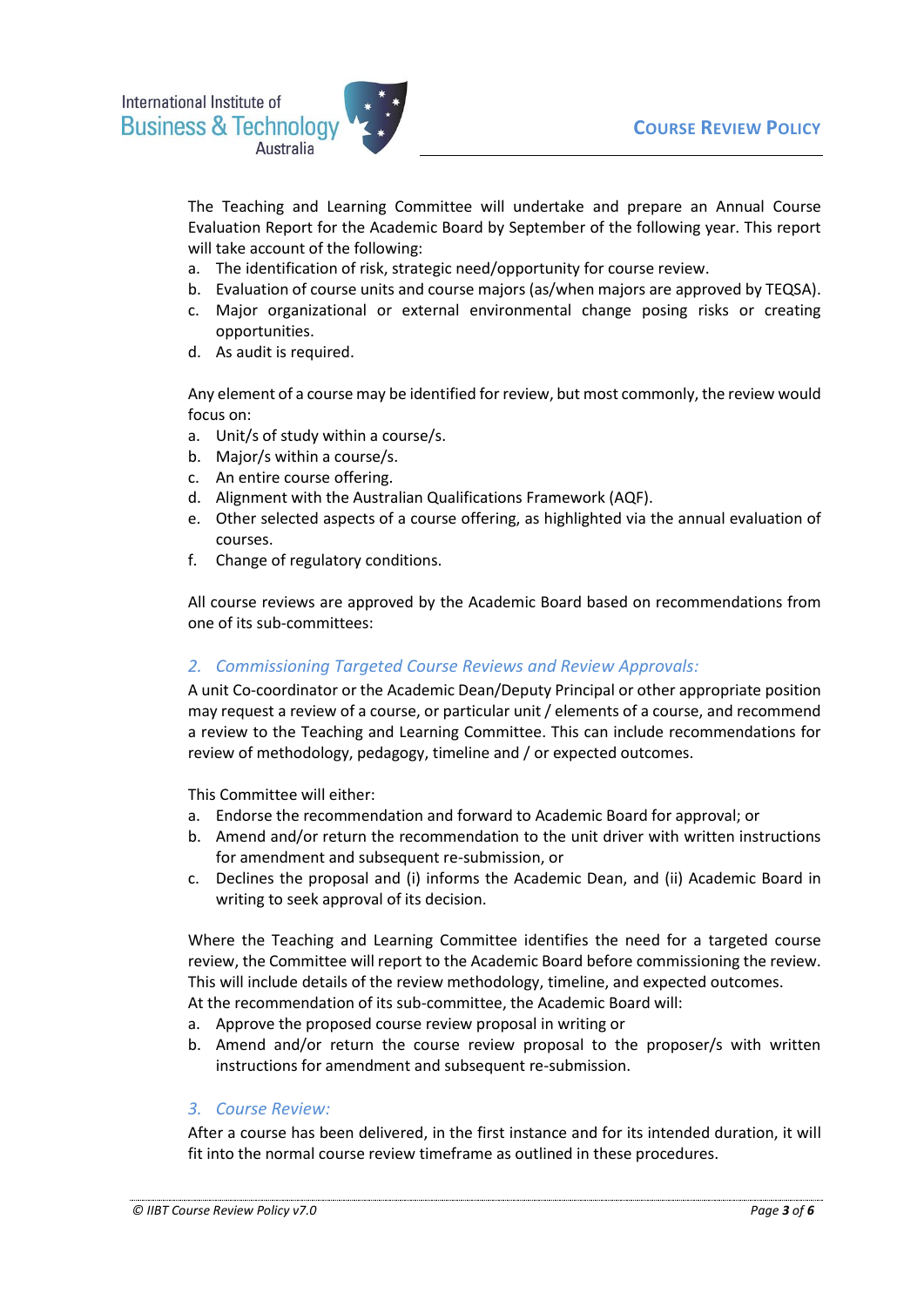

All courses and units are formally reviewed prior to each re-accreditation of that course or at least every three years, whichever period is shorter. All units will be informally reviewed annually on the basis of any (or all) of the following factors:

- a. Annual update of teaching materials.
- b. Updated standards linked to professional bodies and/or industry practices.
- c. Update or change of textbook(s), software, and other learning resources.
- d. Changes arising from stakeholder feedback (student satisfaction surveys, moderation reports, lecturer/peer feedback, offshore operations, etc.)
- e. Regulatory changes.

Reviews evaluate the quality of the course/unit, currency of the content materials, validity and reliability of assessments and associated learning outcomes.

In conducting a formal review, six months' notice will be given to stakeholders, while a course or unit review requiring submission to a re-accrediting body, will be provided with twelve months' notice.

Unit moderation will be undertaken for every unit and every lecturer at least annually in accordance with the IIBT Assessment and Moderation Policy.

Major changes in learning outcomes and/or teaching and learning processes are presented to the Academic Dean/Deputy Principal to take to the Academic Board for approval.

Authority to make minor change to courses and units is vested with the Teaching and Learning Committee.

All decisions made by the Academic Board and its associated committee structures must comply with accreditation requirements as set by the relevant regulatory authority.

### *4. Conducting a Course Review:*

Following Academic Board approval, the review may commence drawing on one of the following review processes:

- a. Internal or external panel review.
- b. External consultancy.
- c. Internal or external audit.
- *5. Major course / unit changes:*
- a. A proposal for revision of any course/unit must be submitted in writing at least one month prior to a scheduled meeting of the Teaching and Learning Committee.
- b. The proposal will be circulated to the Teaching and Learning Committee and two reviewers will be appointed to evaluate the proposal and make recommendations to the Committee.
- c. The Teaching and Learning Committee will meet to discuss the proposal, seek further information (if required), and make a recommendation to approve, amend or reject the proposal.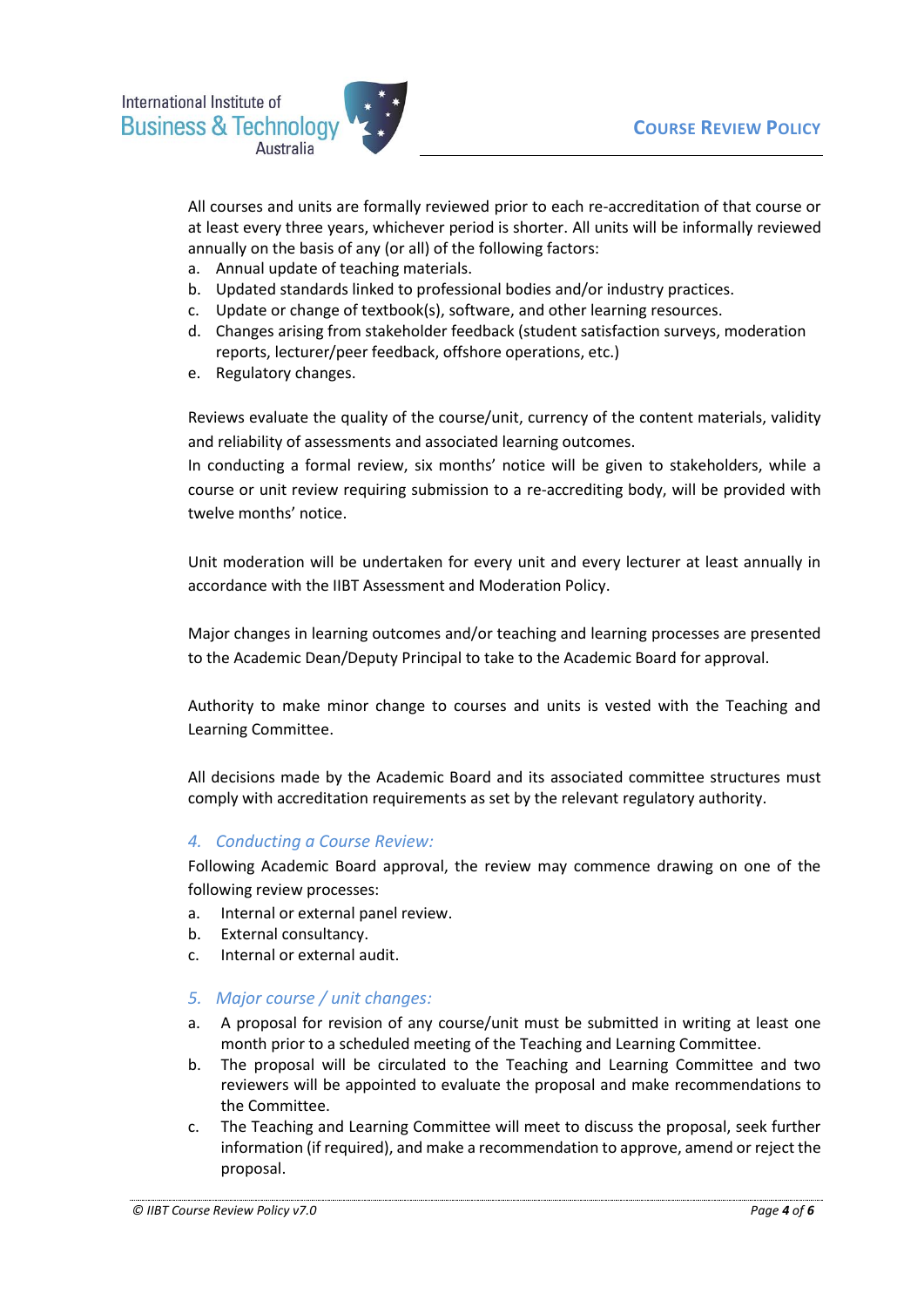International Institute of **Business & Technology** Australia



d. Proposals approved by the Teaching and Learning Committee will be forwarded to the IIBT Academic Board for endorsement.

# *6. Monitoring and Review of Outcomes:*

Once a review has been undertaken the Academic Dean/Deputy Principal will:

- a. Add the review to the Continuous Improvement Register
- b. Monitor the implementation of reviews.
- c. Ensure course reviews include AQF compliance.
- d. Receive mandated follow-up reports on implementation of recommendations.
- e. Provide an annual report to Governance Board, through the Academic Board, as well as the Risk Management Committee, on review activity and associated outcomes.
- f. Make arrangements for accreditation by the appropriate regulatory authority (if applicable).
- g. Advise admissions staff of any special entry requirements (English levels, academic prerequisites, etc.)
- h. Appoint and/or inform teaching staff to implement the changes.
- i. Instruct administrative staff of required changes (e.g., unit code, database adjustments, course planners, brochures, website, etc.) and once implemented, advise all other staff accordingly.
- j. Make arrangements for current students to transition to the new course or unit structure and issue notices as applicable to advise students the changes. During the transition stage, students will not be disadvantaged by the changes.

### **3.2 Vocational Education and Training:**

- a. Each course will be validated annually.
- b. Internally validation by Assessors within IIBT.
- c. Externally validation through the Course Advisory Committee.
- d. Recommended changes will be submitted to the Teaching and Learning Committee.
- e. Major changes will be reviewed by the Academic Board as in higher education.
- f. Transition to newer versions of courses is covered under the Transition and Teach out policy.

### **3.3 ELICOS:**

- a. Each course will be reviewed, evaluated, and validated in accordance with the published schedule on the Academic Calendar:
	- (i) Internally review and validation by academic staff within IIBT (please see Assessment Validation and Moderation Policy)
	- (ii) Externally review and validation through external benchmarking/review by qualified external industry practitioners
- b. The following will be considered when reviewing courses:
	- (i) Formal and informal teacher and learner feedback obtained during a course and after the conclusion of a course.
	- (ii) Analysis of weekly teaching records of course teachers.
	- (iii)Analysis of student performance, pass rates and course outcomes after the conclusion of a course.